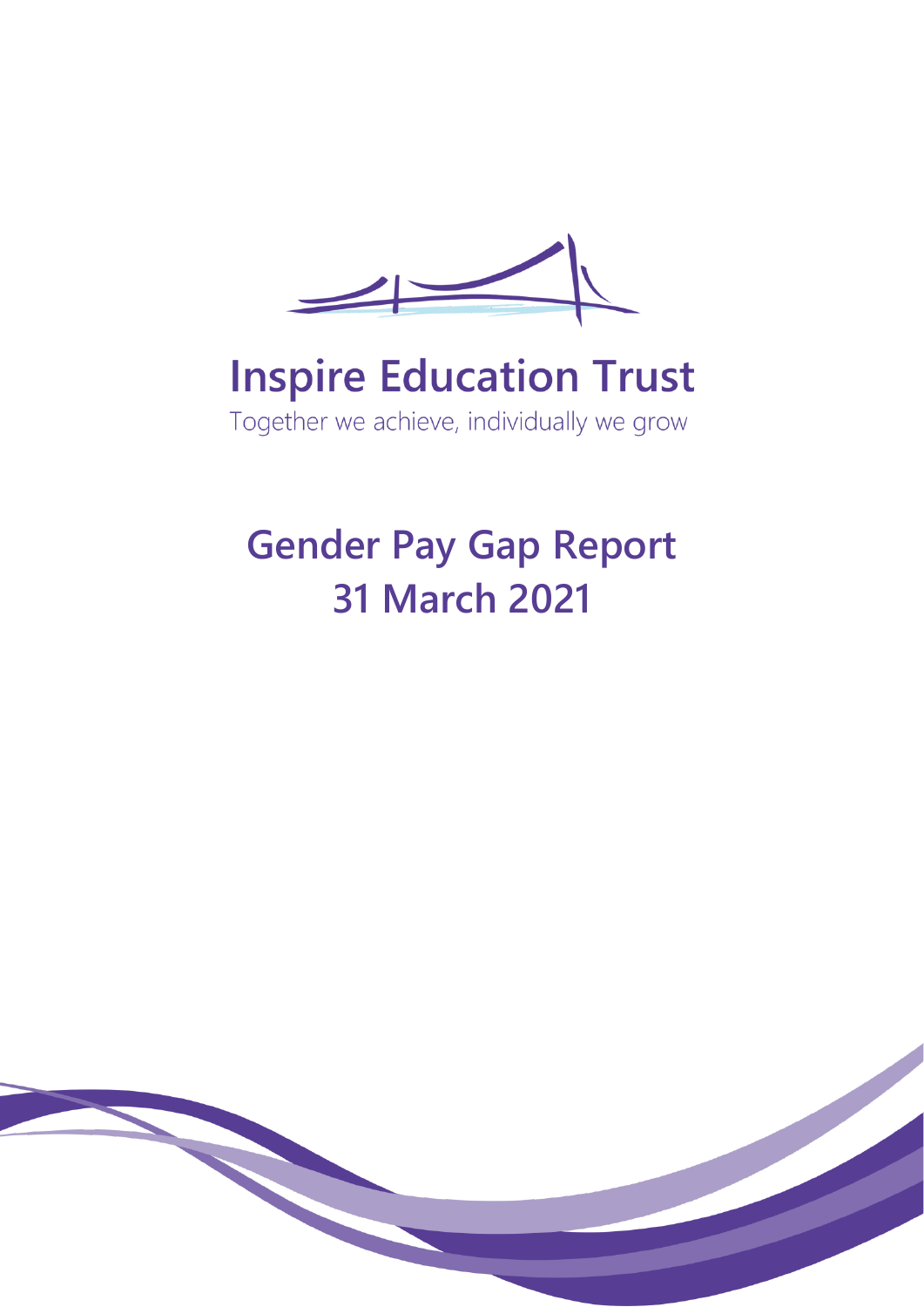#### **Introduction**

This report sets out the gender pay gap between men and women at Inspire Education Trust. Gender Pay Reporting is a requirement under the Equality Act 2010 (Gender Pay Gap Information) Regulations 2017.

#### Gender Pay Gap vs Equal Pay

The gender pay gap should not be mistaken for 'equal pay' which is a legal requirement to pay men and women equally for equal work. The gender pay gap is a measurement of the average earnings between men and women regardless of their work.

#### **Our Results**

The data in this report captures 497 staff across 6 academies including the trust's central team. The following data shows the gender pay gap taken on the 'snapshot' date of 31st March 2021. The gross hourly rate of pay is used to calculate the earnings of men and women:

| Mean gender pay gap in hourly pay   | 25.07% |  |
|-------------------------------------|--------|--|
| Median gender pay gap in hourly pay | 52.07% |  |

Whilst the above figures illustrate there is a gender pay gap within our organisation, it should be noted that teachers' hourly pay is calculated over 39 weeks whereas non-teachers' pay is calculated over 52 weeks. This means that when comparing one with the other, teachers' pay will distort the data. For this reason, we have provided the mean and median gender pay gaps for teachers and non-teachers separately. We believe this data better reflects the actual gender pay gap within our Trust.

#### Teachers

| Mean gender pay gap in hourly pay   | 4.79%  |
|-------------------------------------|--------|
| Median gender pay gap in hourly pay | 7.00%  |
| Non-Teachers                        |        |
| Mean gender pay gap in hourly pay   | 12.94% |
| Median gender pay gap in hourly pay | 12.37% |
|                                     |        |

The trust remains dissatisfied at the results set out above and in particular the median gender pay gap and is committed to narrowing this.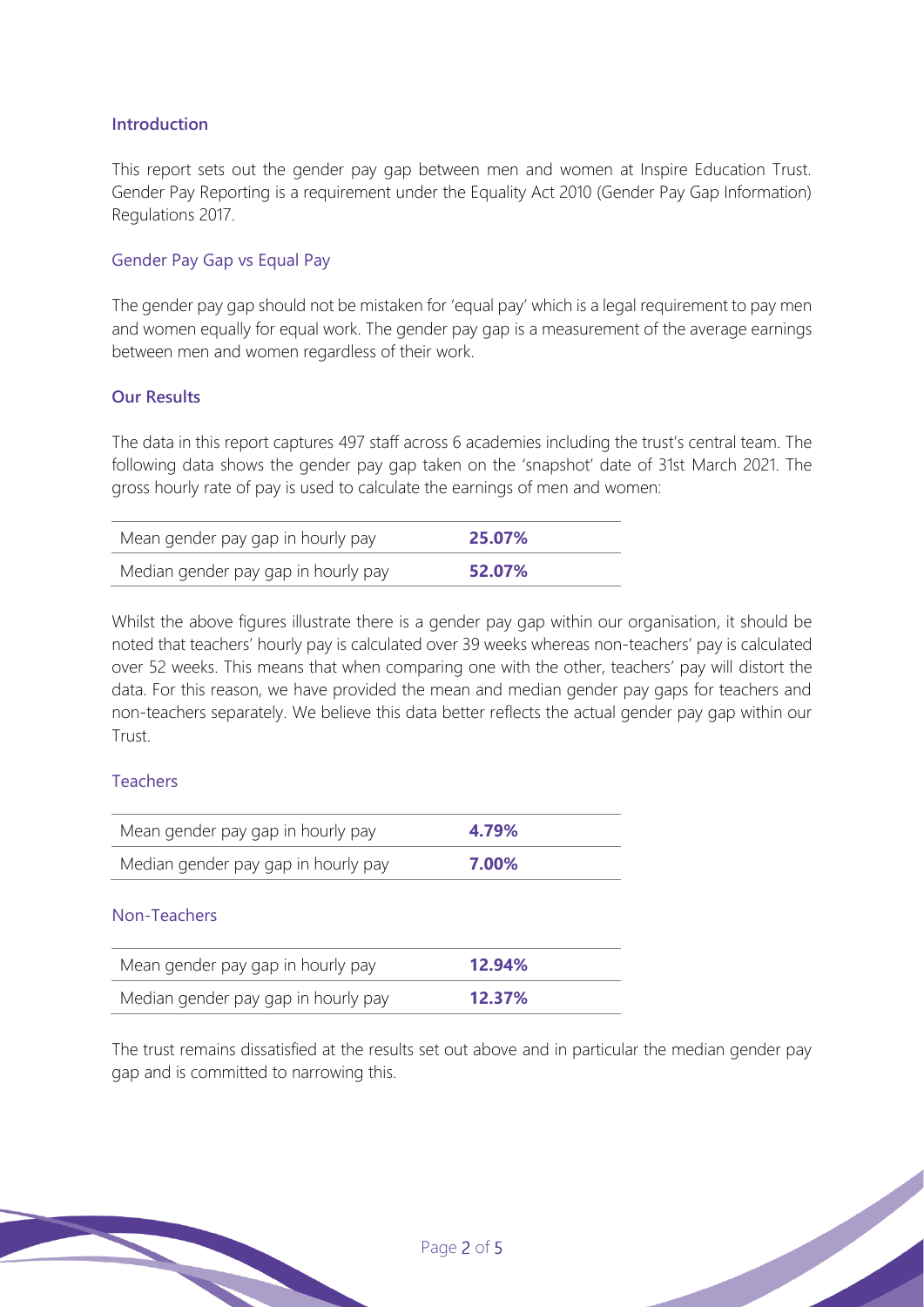# **Definitions**

#### Mean

A mean (average) involves adding up all of the numbers and dividing the result by how many numbers were in the list. Mean averages place the same value on every number they use, giving a good overall indication of the gender pay gap. However, low hourly pay rates can 'dominate' and distort the figure.

#### Median

The median average involves listing all numbers (hourly rates) in numerical order. The median for each is the man or woman who is in the middle of a list of hourly pay ordered from highest to lowest paid. The median pay gap is not distorted by very high or low hourly pay. However, this means that not all gender pay gap issues will be picked up. They could also fail to pick up as effectively where the gender pay gap issues are most pronounced in the lowest paid or highest paid employees.

#### **Pay Quartiles**

Inspire Education Trust employs more women than men, and more women than men in every pay quartile, including the top one.

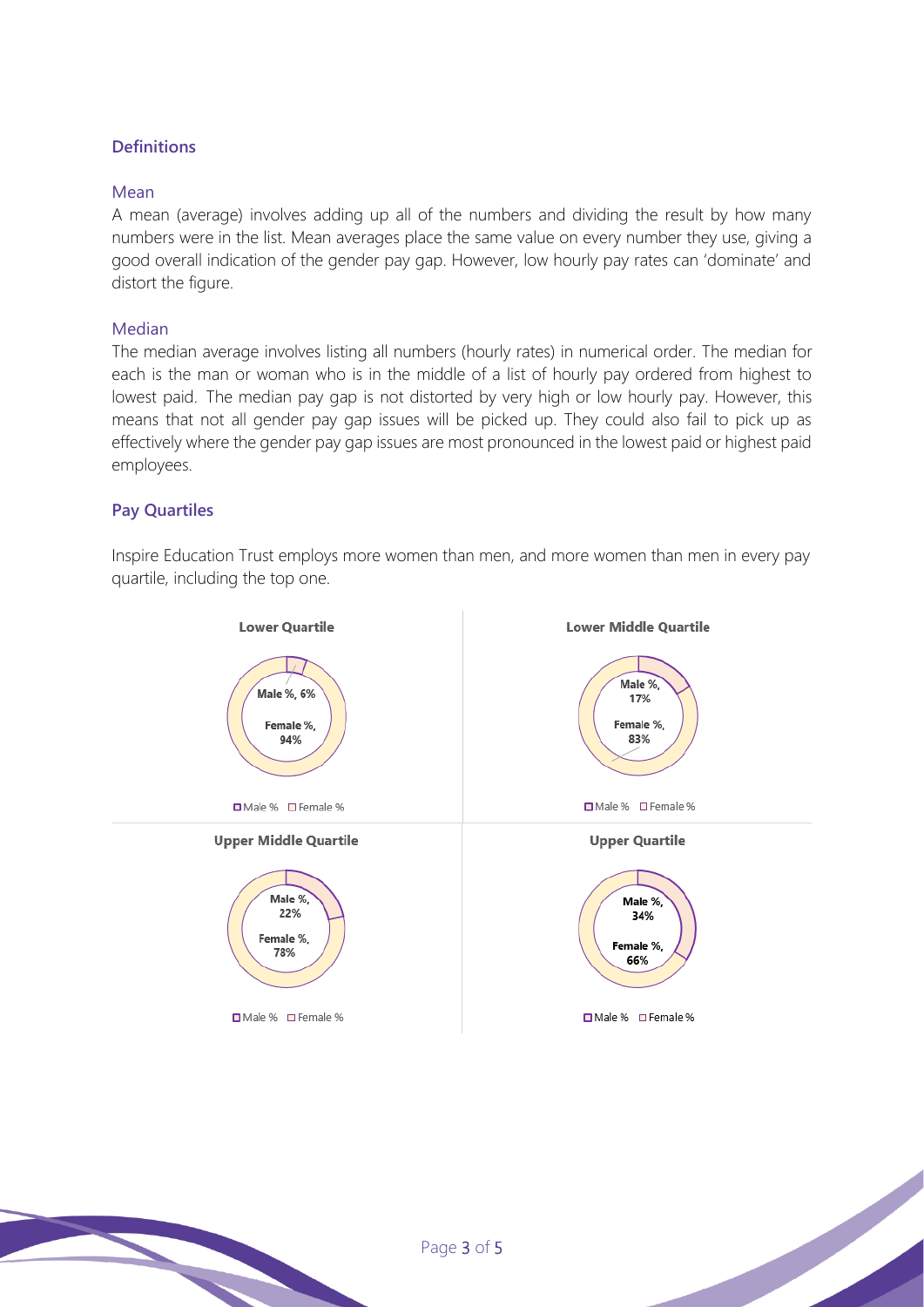Total population of staff at Inspire Education Trust:



#### Bonus Payments

Bonus payments do not form part of the remuneration offer at Inspire Education Trust. Consequently, there is no bonus payment pay gap to report on.

#### **Factors influencing the Gender Pay Gap**

The main drivers for our gender pay gap, which can be seen across much of the education sector, are as follows:

- There is a higher proportion of men in senior roles compared to women. Whilst the majority of executive and senior leaders in the Trust are occupied by women, there is only a small proportion of men occupying the lower paid positions.
- Caring responsibilities and part-time roles are shared unequally. More women occupy parttime roles such as teaching assistants, lunchtime supervisors and cleaners.
- Cultural biases and societal assumptions are a key contributor for the national gender pay gap. For instance, higher paid jobs are less likely to be designed flexibly in order to meet the needs of those with primary caring responsibilities.

## **Closing the Gender Pay Gap**

Inspire Education Trust is committed to narrowing the gender pay gap and will focus on the following activities:

#### Flexible Working

Family friendly working practices will be considered for all staff regardless of seniority in the organisation and leaders will actively promote initiatives which encourage men and women to share childcare responsibilities such as shared parental leave.

We will also consider how we can attract more men into support staff roles.